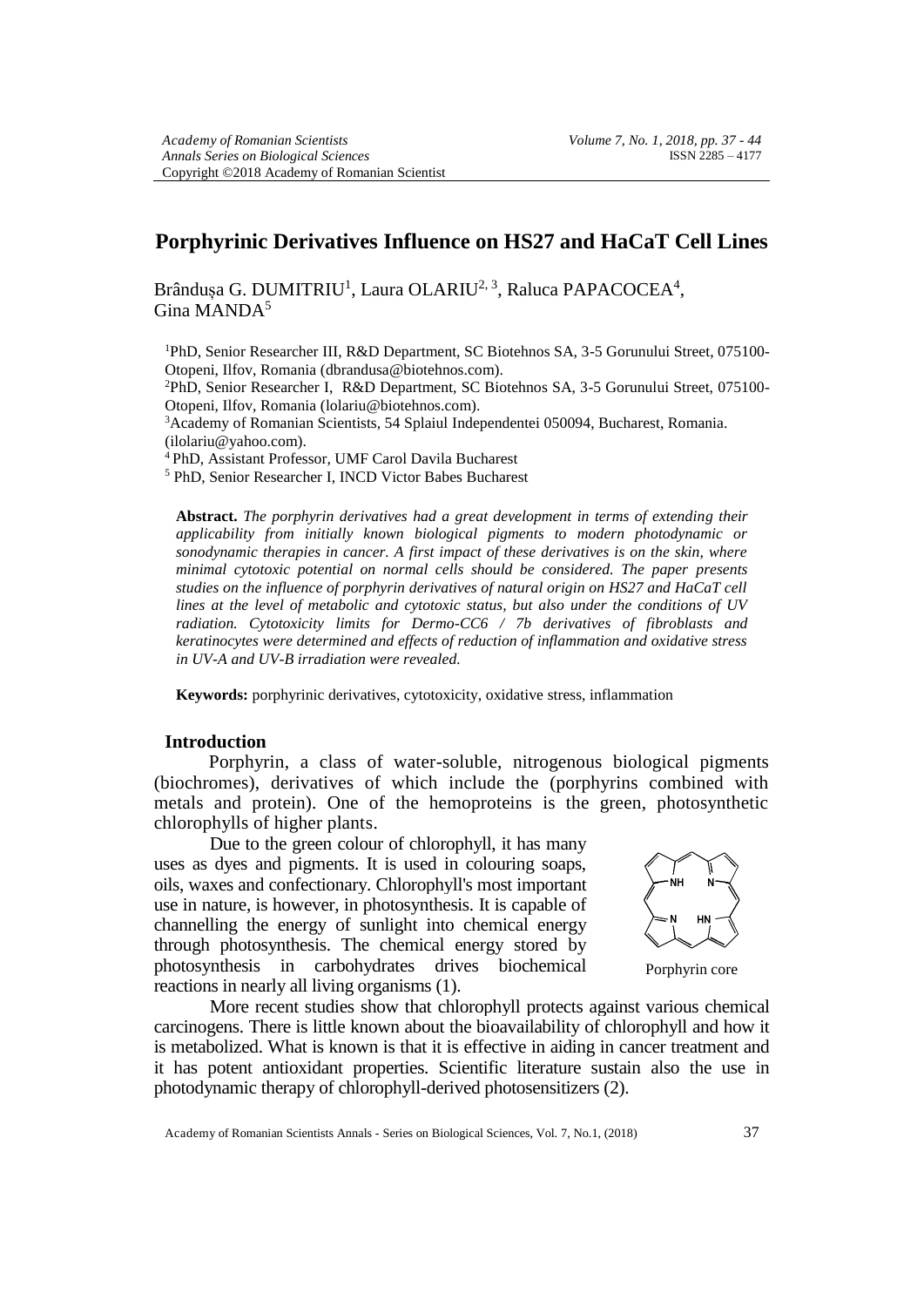The porphyrin derivatives had a great development in terms of extending their applicability from initially known biological pigments to modern photodynamic or sonodynamic therapies in cancer.

A first impact of these derivatives is on the skin, where minimal cytotoxic potential on normal cells should be considered.

We focused our studies on the influence of porphyrin derivatives of natural origin **(chlorophill from Salvia officinalis, name Dermo-CC6/7**) on HS27 and HaCaT cell lines at the level of metabolic and cytotoxic status, but also under the conditions of UV radiation.

Excessive production of reactive oxygen species and / or depletion of cellular antioxidants is manifested in many pathological conditions. When the relationship between pro-oxidant and anti-oxidant systems is destabilized, so structural and functional changes occur at the cellular and tissue levels, the phenomenon of "oxidative stress" is considered a catabolic event. [1, 2,18] This is based on the degradation of cellular constituents, the first targets of attack of reactive oxygen species. Although extremely difficult to quantify and elucidate in the clinical study, the role of SRO is of increasing interest in toxicology and pathogenesis, the inflammatory process being considered one of the most important mediators of tissue lesions [2, 3, 5].

Organisms are protected from the aggression of reactive oxygen species in several ways: cell compartmentalization, protection provided by antioxidant compounds and enzyme systems, ability of organisms to develop inducible adaptive responses under oxidative stress conditions. In addition, repair and turnover processes help minimize lesions resulting from the attack of reactive oxygen species [6, 7, 8].

Inflammation is the protective response of tissues against cellular lesions, irritation and pathogenic invasions. Chronic inflammation is considered to be the primary mediator in the development of chronic diseases such as cancer, neurodegenerative diseases, cardiovascular diseases, diabetes, arthritis, autoimmune and pulmonary diseases. Intensive production and secretion of cytokines and proinflammatory chemokines, once started, may form concentration gradients in the affected tissues, which may lead to the amplification of the initial inflammatory response. IL-6 is a cytokine involved not only in inflammation and response to infections, but also regulating metabolic and regenerative processes [12]. Tumor promoters, proinflammatory cytokines, endotoxins and synthetic protein inhibitors can modulate cell cycle kinetics of different cell types, stimulate the production of reactive oxygen species and induce keratinocytes to produce interleukin-8 (IL-8), a strong chemotactic for polymorphonuclear neutrophils Lymphocytes T [13]. IL-8 is involved in neutrophil activation and is released from several types of cells in response to inflammation, including monocytes, macrophages, neutrophils and intestinal, kidney, placenta and bone marrow cells [14].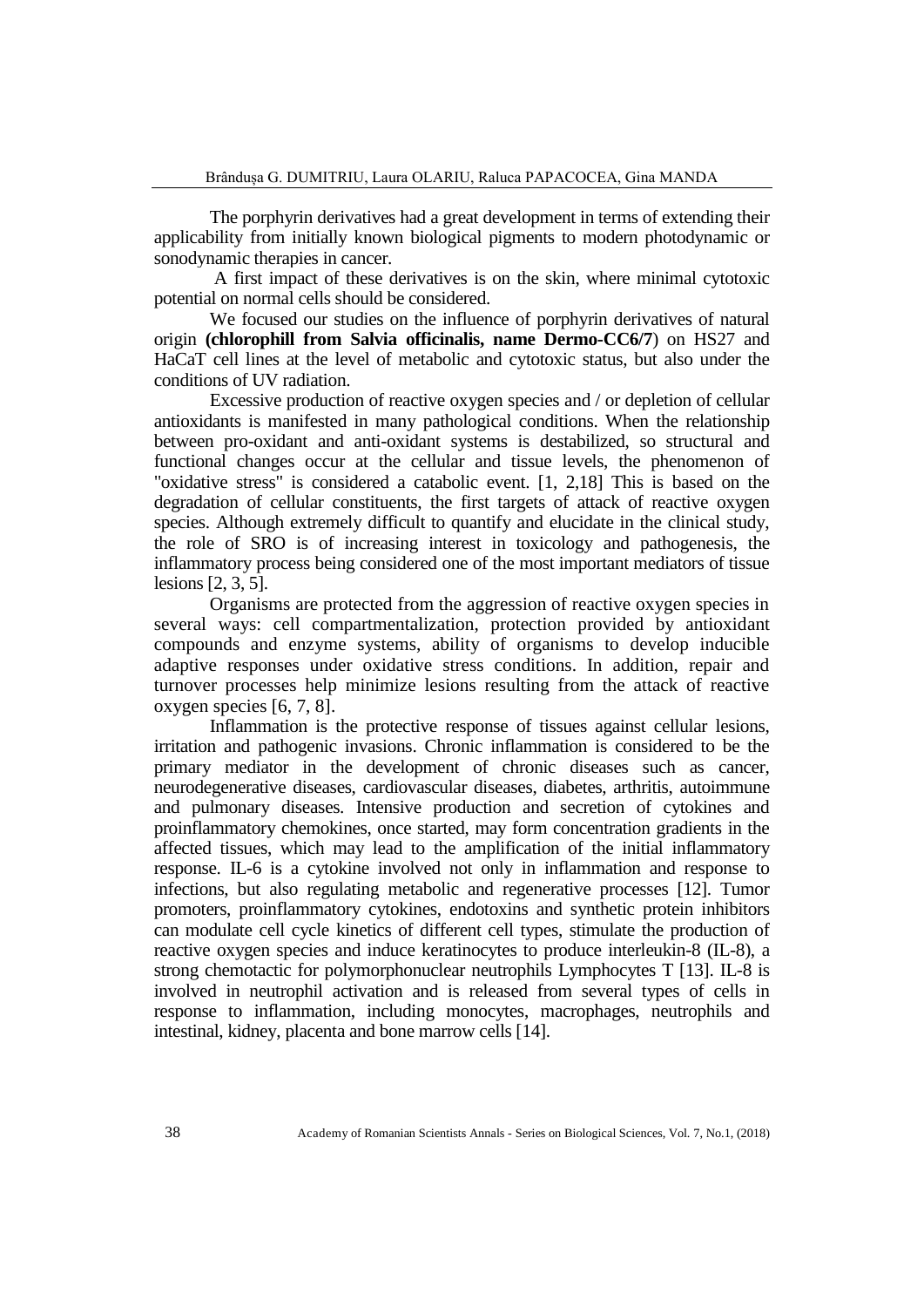After the cytotoxic profile evaluation on human normal keratinocytes and fibroblasts, we investigate the antioxidant and anti-inflammatory potential on UV irradiated keratinocytes.

The anti-inflammatory activity was studied on proinflammatory cytokines (IL-6, IL-8) release and the antioxidant effect was highlighted on intracellular reactive oxygen species  $H_2O_2$  and  $O^2$ .

### **Materials and Methodes**

### **Materials**

*Natural compound Dermo CC:* Dermo-CC is an original compound extracted from Salvia off., having a chlorophyll core.

*Standardized cell lines:* Fibroblast (normal cell line HS27) - cells with high proliferative capacity, cell cultures reach confluency relatively quickly (80% confluence in 3 days). Cells were cultured in monolayer in DMEM (Dulbecco's Modified Eagle's Medium / Nutrient Mixture F-12 Ham, code: D8437, Sigma-Aldrich) supplemented with 10% fetal bovine serum (code: F7524, Sigma-Aldrich) used in tests between passages 20-40. Keratinocit (HaCaT) - epithelial squamous cell with a remarkable regenerative potential, which undergoes a differentiation process during its migration from the level of the germinative layer to the cortical layer, descuamative. The cells were cultured in Dulbecco's Modified Eagle's Medium (DMEM) (code: 30-2002, ATCC®) supplemented with 10% fetal bovine serum and used in experiments at passages 40-50.

*Chemical Substances:*

- N-acetyl-cysteine (code: SC-202232, Santa Cruz Biotechnology) as antioxidant
- Dexamethasone (code: D4902, Sigma-Aldrich) as anti-inflammatory agent.

• CellTiter 96® AQueous One Solution Cell Proliferation Assay (Promega) kits - for the determination of metabolic activity (MTS) and

• CytoTox 96® Non-Radioactive Cytotoxicity Assay from Promega - for the release of lactate dehydrogenase (LDH) in extracellular medium.

• BD Cytometric Bead Array (CBA) - Human Inflammatory Cytokines kit (BD Pharmingen) kit.

#### **Methods**

### *a) EVALUATION OF THE CYTOTOXIC EFFECT on a cell culture.[21]*

The cytotoxic effect was evaluated by the correlation between decreased cell viability (MTS test) and enhancing lactate dehydrogenase activity in the culture medium as a toxicity marker (LDH assay). To assess the cytotoxicity of the samples studied, the cells were exposed to increasing concentrations of the test products over a period of time, depending on the cellular metabolic characteristics.[21]

*Reduction of MTS, cell viability marker:* Treatment of MTS cells, tetrazolium 3-(4,5-dimethylthiazol-2-yl)-5-(3-carboxymethoxyphenyl)-2H-tetrazolium tetrazolium salt allows evaluation of oxidative metabolism and response of a cell population to external factors that may have a positive or negative effect on cell life in culture. [4].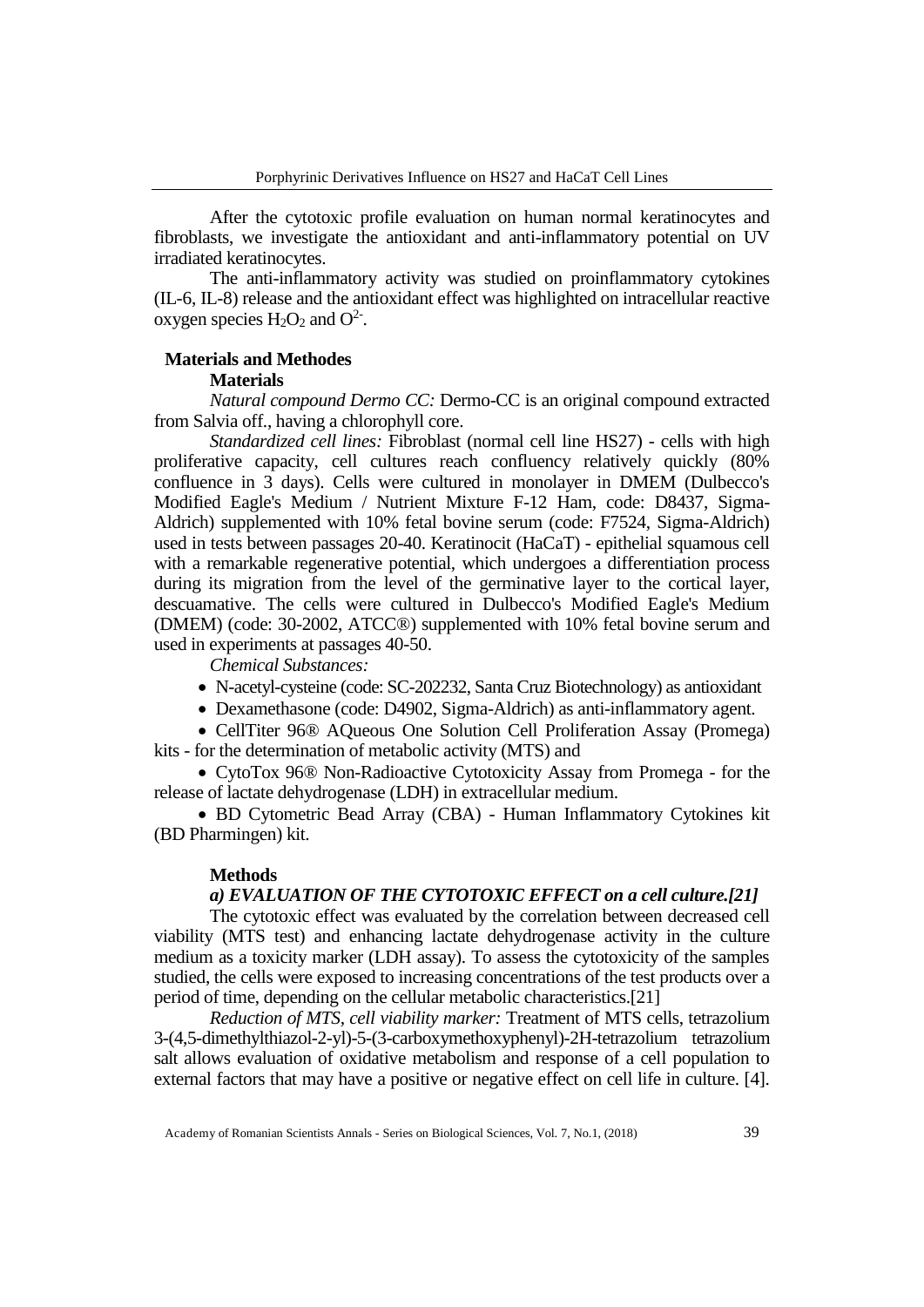Conversion of MTS to water-soluble formazan occurs under the action of enzymes (dehydrogenases) found in metabolically active cells. The amount of formazan produced, measured as absorbance at 490 nm, is directly proportional to the number of live cells in the culture [5,6].

*Release of lactate-dehydrogenase in cell medium, cytotoxicity marker:* Lactate dehydrogenase (LDH) is a cytosolic enzyme present in all cells which, under normal physiological conditions of the plasma membrane, remains in the cytoplasm. The in vitro release of LDH provides a precise way of measuring cell membrane integrity and, implicitly, cell viability [7]. The release of LDH in the cell culture supernatant is measured by a test in which two coupled enzymatic reactions catalyzed by LDH and diaphorase are carried out which result in the conversion of a tetrazolium salt into a red formazan compound [8].

## *b) DETERMINATION OF EXTRACELLULAR PRO-INFLAMMATORY CYTOKINES by flow cytometry and use of capture beads:*

The assay uses a series of discrete fluorescence intensity particles for the simultaneous detection of several soluble analytes (inflammatory cytokines). Each beads of the kit has a capture surface coated with antibodies specific for IL-8, IL-6 [11]. The capture beads, the conjugated detection antibodies and the recombinant standards or assay samples are incubated together to form a sandwich complex that is visualized in APC-A  $\overline{\phantom{a}}$  PE-A coordinates following acquisition of flow cytometry. Analysis of fluorescence histograms and interpolation of values on calibration curves is performed with FCAP Beads Array software.

## *c) OXIDATIVE BALANCE MODULATION - Flow cytometry for reactive oxygen species – ROS – quantification – DCFH-DA (for HYDROGEN PEROXIDE) and HE (for SUPEROXIDE ANION) staining* [22]

Cellular oxidative stress through intracellular activation of superoxide anionand and hydrogen peroxide is quantified by simultaneous measurement of intracellular levels of  $H_2O_2$  and  $O_2$  - DCFH-DA (dichlorofluoresceine diacetat), and HE (hydroxiethidium) staining and flow cytometry analysis. DCFH-DA is embedded in lipid hydrophobic region of membrane where hydrolytic enzymes clive the diacetat residues, releasing the membrane permeant configuration which is oxidized in the cytoplasm by the intercellular hydrogen peroxide, producing FITC-A fluorescence (530nm emission). HE permeates the cell membrane and is oxidized by superoxide anion ethidium bromide which tight bond DNA and emits at 620nm (PE-A). Hydrogen peroxide and superoxide anion quantities are proportional with the variation of mean fluorescence channel: FITC–A mean – for Hydrogen peroxide and PE-A mean – for superoxide anion. Flow cytometry diagrams shows cellular subpopulation (green and blue) producing hydrogen peroxide (FITC-A positive) and superoxide anion (PE-A positive).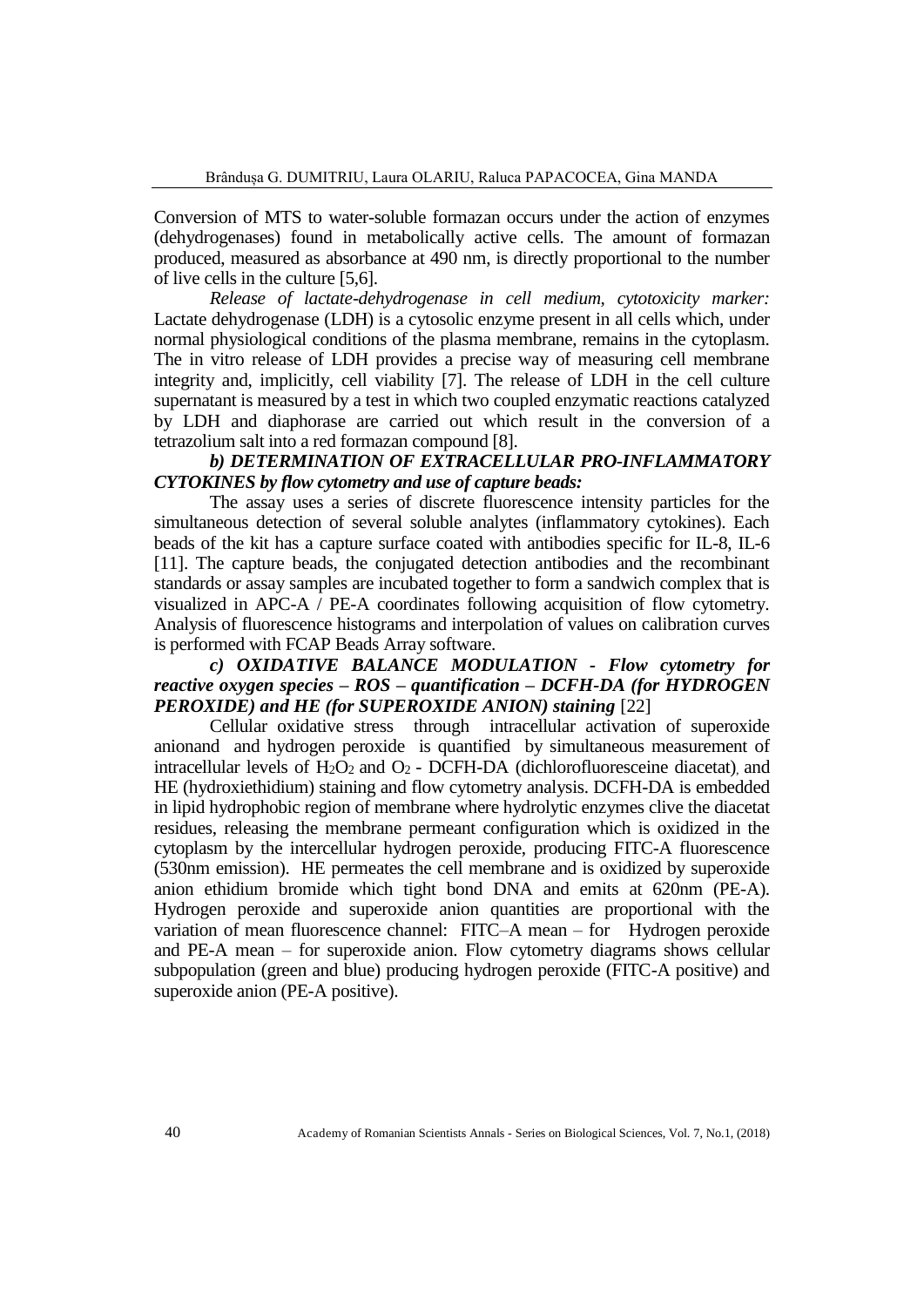### **Results and discussions Evaluation of the cytotoxic effect of Dermo CC 6 and 7 on keratinocytes and fibroblasts cell culture**



**Fig. 1.** Evaluation of the cytotoxic potential of chlorophylic extracts revealed by MTS and LDH assays on HaCaT - keratinocyte (a.) and HS27 - fibroblast (b.) cell lines. The cells were allowed to adhere for 24h (7000 cells / well) and treated for 48 hours with the test substance according to the protocol for the specific reagent kit (MTS / LDH). All concentrations of active principle were tested in triplicate.

*Dermo CC 6 /7* maintain a low level of cytotoxicity on both cell lines, characterised by poor LDH release in culture medium and a rising metabolic activity.On the HaCaT cell line, the cytotoxicity threshold is 5μg/ml, this concentration increases the amount of lactate dehydrogenase released in the medium, while the reduction in MTS decreases, indicating a loss of cell membrane integrity and decreased cell viability. On the HS27 cell line, the chlorophilic complex has a cytotoxic effect starting at a 10% concentration. Concentrations below this limit has superior ratio of sample/ control effects, the metabolic activity evaluated by MTS technique being higher, suggesting an activation of cellular metabolism induced by extract components.

## **Oxidative stress and extracellular release of pro-inflammatory cytokines (IL-6 and IL-8) by UV irradiated keratinocytes.**

The cells were adhered 24h, pretreated 24h with the test substances, irradiated with specific doses and then cultivated for another 16h in the presence of Dermo-CC6/7. Irradiation was performed under reproducible conditions with controlled irradiation equipment: Bio-Sun system (Vilber Lourmet).

We settled an experimental system of 3 test series:

- Non-irradiated group
- UV-A irradiation **9J/cm2**
- UV-B irradiation **0.02J/cm2**

We studied the cellular impact of Dermo-CC6/7 treatment on oxidative stress and inflammation.

Positive controls:

- **N-acetylcysteine** were used as a potent anti-oxidant 0.2mM
- **Dexametasone** is a well-established anti-inflammatory agent 200ng/ml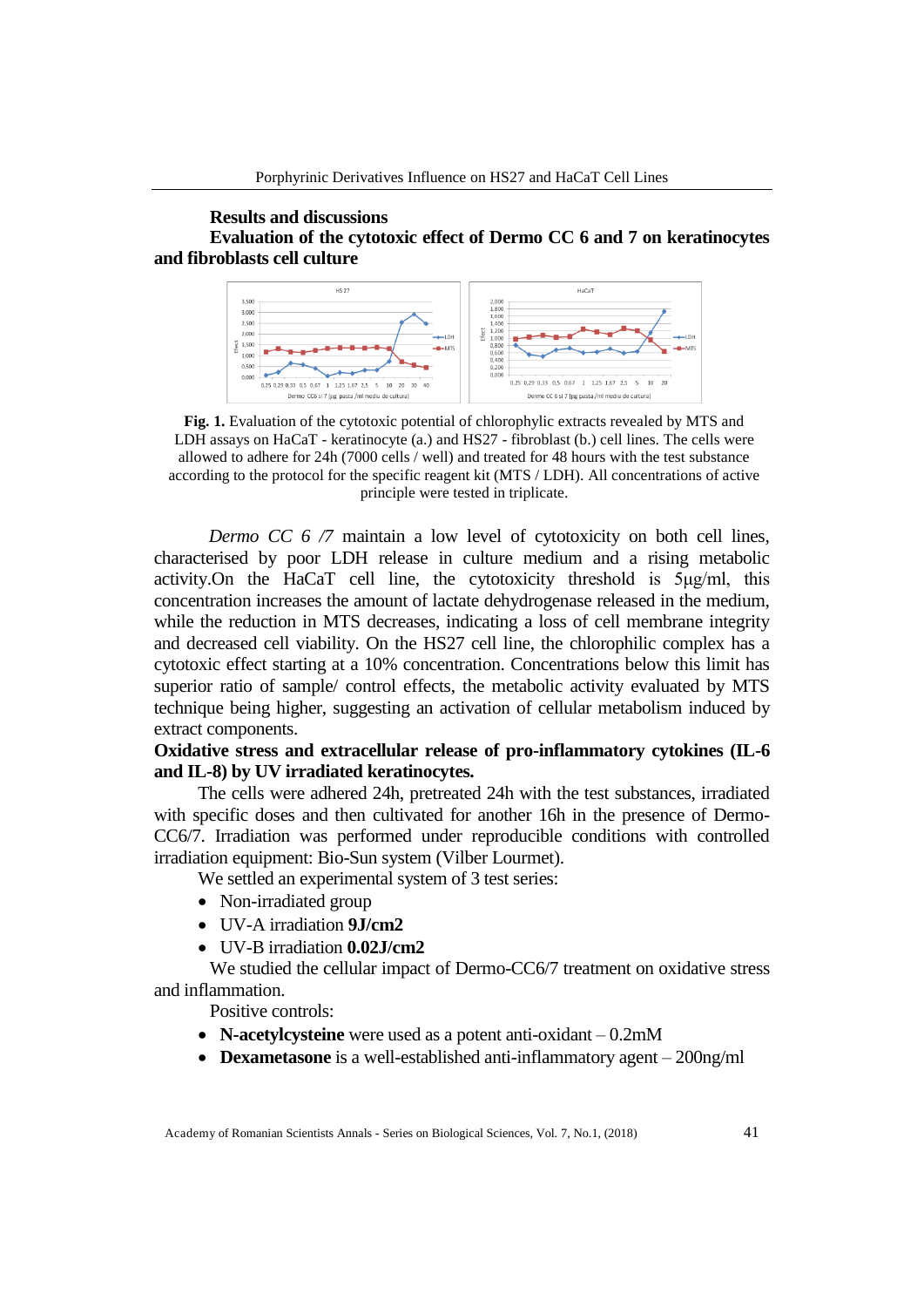Oxidative stress: Hydrogen peroxide and intracellularly released superoxide anion - the results are presented in the table below, as follows: The amount of oxygenated water and the intracellular superoxide anion correspond to fluorescence channel fluctuation in the two coordinates: FITC - A mean - hydrogenated water and PE-A mean - for the superoxide anion

| <b>Tested compound</b>                        | <b>Fluorescence channel FITC-A</b><br>$(H_2O_2)$ |            |            | <b>Fluorescence channel PE-A</b><br>(O <sub>2</sub> ) |            |            |  |
|-----------------------------------------------|--------------------------------------------------|------------|------------|-------------------------------------------------------|------------|------------|--|
|                                               | Unirradiated<br>cells                            | <b>UVA</b> | <b>UVB</b> | Unirradiated<br>cells                                 | <b>UVA</b> | <b>UVB</b> |  |
| <b>Cellular control</b>                       | 6536                                             | 10688      | 32820      | 6826                                                  | 9448       | 13184      |  |
| Solvent control                               | 6388                                             | 14971      | 29950      | 6332                                                  | 11609      | 22406      |  |
| Dermo-CC 2.5µg/ml                             | 5982                                             | 10265      | 26412      | 5963                                                  | 10256      | 12554      |  |
| Dermo-CC 5 µg/ml                              | 6044                                             | 11587      | 22447      | 5877                                                  | 9872       | 11789      |  |
| <b>N</b> Acetil Cysteine<br>10 <sub>m</sub> M | 6558                                             | 17896      | 18774      | 6522                                                  | 16254      | 15443      |  |

Dermo-CC acts in a dose-effect manner to reduce the reactive oxygen species, being a potent antioxidant, similar to N-acetyl Cysteine. We had to mention the inhibition of hydrogen peroxide on UV-A irradiated keratinocytes and the decrease of both oxygen reactive species in the case of UV-B impact.

**Inflammation:** pro-inflammatory cytokines IL6 and IL8; - the effect of the tested compounds on IL6 and IL8 proinflammatory cytokines released under UV irradiation conditions is presented in the table below:

| <b>Tested compound</b>  |                       | $IL6$ (pg/ml) |            | $IL8$ (pg/ml)         |            |             |  |
|-------------------------|-----------------------|---------------|------------|-----------------------|------------|-------------|--|
|                         | Unirradiated<br>cells | <b>UVA</b>    | <b>UVB</b> | Unirradiated<br>cells | <b>UVA</b> | <b>IJVB</b> |  |
| <b>Cellular control</b> | 135,36                | 275,36        | 2105,6     | 476,5                 | 607,99     | 885,8       |  |
| <b>Solvent control</b>  | 126,57                | 279,37        | 2274,8     | 432,6                 | 564,68     | 991,22      |  |
| Dermo-CC 2.5µg/ml       | 134,2                 | 178,18        | 1813,9     | 445,1                 | 556,55     | 969,81      |  |
| Dermo-CC 5 µg/ml        | 137,1                 | 133,16        | 1599,4     | 461,7                 | 486,88     | 728,82      |  |
| N Acetil Cysteine 10mM  | 107,28                | 105.8         | 1208       | 536,03                | 120.8      | 458,77      |  |

Dermo-CC reduces the secretion of IL6 and IL8 cytokines for both types of irradiation at the higher dose tested  $(5 \mu g / ml)$ .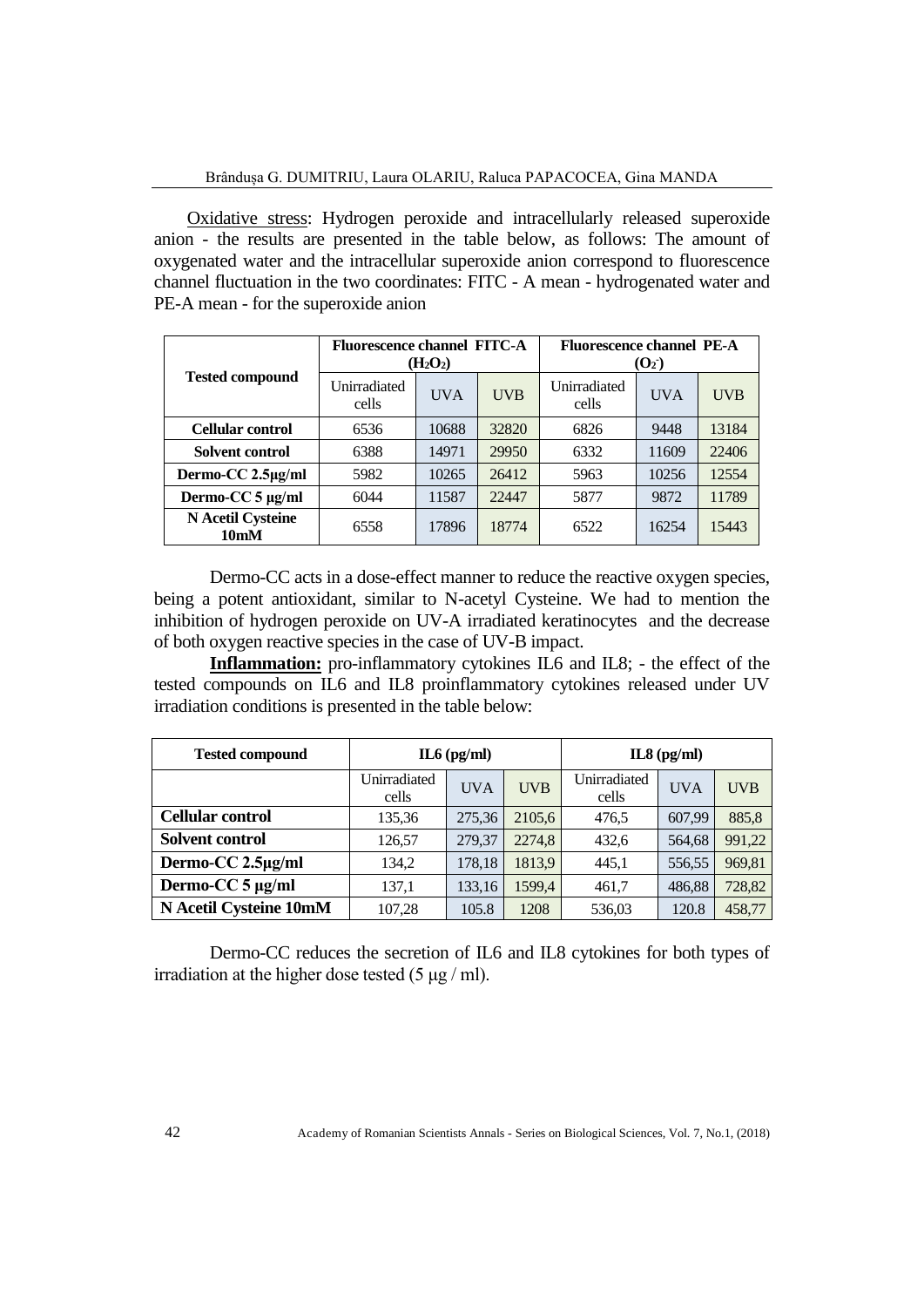#### **Conclusions**

Dermo-CC6 / 7 (Chlorophyll COMPLEX) derivatives has a good cytotoxic profile on human normal fibroblasts and keratinocytes.

It also reduce the inflammation (IL6 and IL8 signaling) and reactive oxygen species release (hydrogen peroxide and superoxide anion) in UV-A and UV-B irradiated keratinocytes.

These effects suggest its future use in photodynamic therapy as an antioxidant adjuvant or as a cellular protector.

#### **Acknowledgment**

The study was performed as part of the 55/2016 project: *"Advanced theranostic approach in cancer combining photodynamic therapy and nanoparticles"*, as part of M-Era.Net Topic 5 "Tailoring of bioactive material surfaces for health applications"

### **References**

- [1] Russian Journal of Applied Chemistry December 2003, Volume 76, Issue 12, pp 1958– 1961 ,Chlorophyll and Its Derivatives, Chlorins and Porphyrins, as a Promising Class of Environmentally Friendly Dyes
- [2] Joerg G. Moser, Angelika C. Rueck, Hans-Joachim Schwarzmaier, Christel Westphal-Frosch, "Photodynamic cancer therapy: fluorescence localization and light absorption spectra of chlorophyll-derived photosensitizers inside cancer cells," Opt. Eng. 31(7) (1 July 1992.
- [3] Valko M, Leibfritz D, Moncol J, Cronin M, Mazur M, Telser J., Free radicals and antioxidants in normal physiological functions and human disease, The International Journal of Biochemistry & Cell Biology, 2007, 39:44–84
- [4] Rees MD, Kennett EC, Whitelock JM, Davies MJ., Oxidative damage to extracellular matrix and its role in human pathologies, Free Radical Biology & Medicine, 2008, 44:1973–2001.
- [5] Malich G., Markovic B., Winder C., The sensitivity and specificity of the MTS tetrazolium assay for detecting the in vitro cytotoxicity of 20 chemicals using human cell lines, Toxicology, 1997, 124(3), 179-92.
- [6] Barltrop J.A. et al. 5-(3-carboxymethoxyphenyl)-2-(4,5-dimenthylthiazoly)-3-(4 sulfophenyl) tetrazolium, inner salt (MTS) and related analogs of 3-(4,5 dimethylthiazolyl)-2,5-diphenyltetrazolium bromide (MTT) reducing to purple watersoluble formazans as cell-viability indicators, Bioorg. Med. Chem. Lett., 1991, 1, 611– 4.
- [7] Riss T.L., Moravec R.A., Comparison of MTT, XTT, and a novel tetrazolium compound for MTS for in vitro proliferation and chemosensitivity assays. Mol. Biol. Cell (Suppl.), 1992, 3, 184a.
- [8] Fotakis G., Timbrell J.A., In vitro cytotoxicity assays: comparison of LDH, neutral red, MTT and protein assay in hepatoma cell lines following exposure to cadmium chloride, Toxicology Letters, 2006, 160, 171-177. 10.
- [9] Dean R.T., Fu S., Stocker R., Davies M.J. (1997) Biochemistry and pathology of radicalmediated protein oxidation. Biochem.J. 324: 1-18.

Academy of Romanian Scientists Annals - Series on Biological Sciences, Vol. 7, No.1, (2018) 43